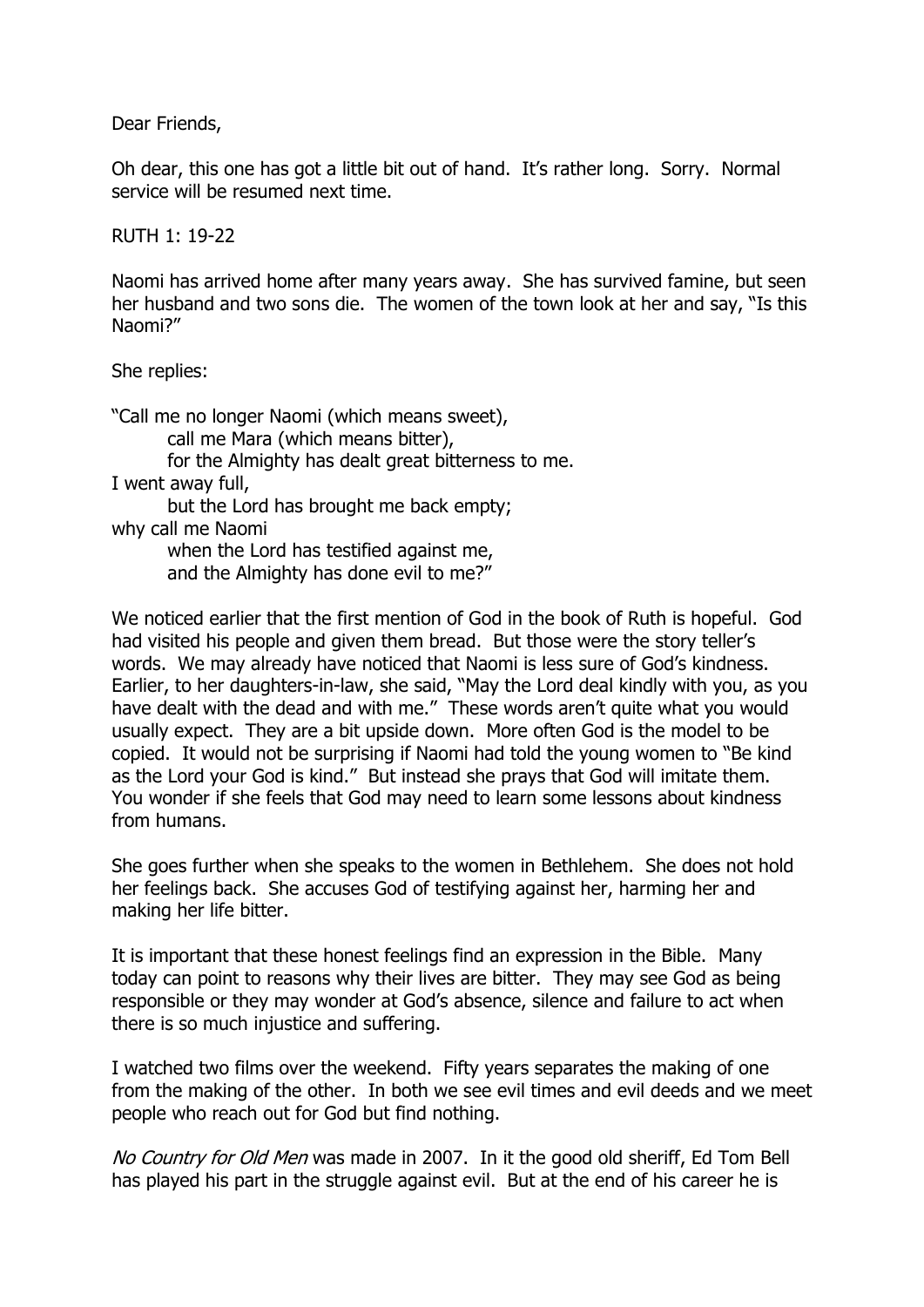disillusioned. Evil just keeps getting the upper hand. He has seen how people can do brutal things without feeling any remorse. He hoped to find something else as well, but feels disappointed. He says, "I always figured when I got older, God would sort of come into my life somehow. And he didn't. And I don't blame him. If I was him, I'd have the same opinion of me that he does."

The 1957 film *The Seventh Seal* is about a Crusader knight who returns home from the wars. He finds a land ravaged by the plague. Many are dying and others are living in desperate poverty. The knight says, "I want God to put out his hand, show his face, speak to me. I cry out to him in the dark but there is no one there."

Alongside of these fictional accounts of the bitterness of life we have the latest in a very long line of real-world racist atrocities. George Floyd is yet another black man to die while in police custody. We are confronted again by the fact that racism has not gone away. We look back at the horrors of slavery and segregation and wonder how the people of the day were able to take part in it, live with it and put up with it for so long. But then we realise that although those particular manifestations of racism were overcome, racism did not die, it continued to thrive. This latest killing, along with the Windrush scandal and the fact that people from a BAME background are suffering disproportionately from the Coronavirus are yet more evidence of that. We have an opportunity to bring about change. If we don't take it, people in the future will look back on us and wonder how we were able to take part in, live with and put up with the horrors of racism in our day for so long.

The Black Lives Matter campaign has produced a moment of hope. Barbara Glasson, the President of the Methodist Conference has expressed solidarity with that movement. She apologised on behalf of the Church "For being silent when we should have spoken out against the everyday injustices that affect BAME communities." She has also called upon the Church to "Be brave, speak out, speak up and challenge racism wherever we find it, especially when we find it in ourselves." As the time came for slavery and segregation to end, we pray that this might be the good moment when this present form of racism will be overcome. But as racism has risen again in the past, we will need to be vigilant and ready to struggle against whatever form it next takes.

It's not surprising that when people face these deadly injustices that they sometimes cannot really believe that God is with them or that God is active for good. Neither would it be surprising if they felt with Naomi that God had turned against them and was responsible for making their life bitter.

Naomi may not be seeing the whole story. She says, "I went away full, but the Lord has brought me back empty." The story teller is not quite so sure. Naomi did not really go away "full", she went away because there was famine, there was emptiness in the land. And she does not actually come back empty. The narrator draws attention to what she does have, and that's Ruth. It says, "So Naomi returned together with Ruth the Moabite, her daughter-in-law, who came back with her from the country of Moab."